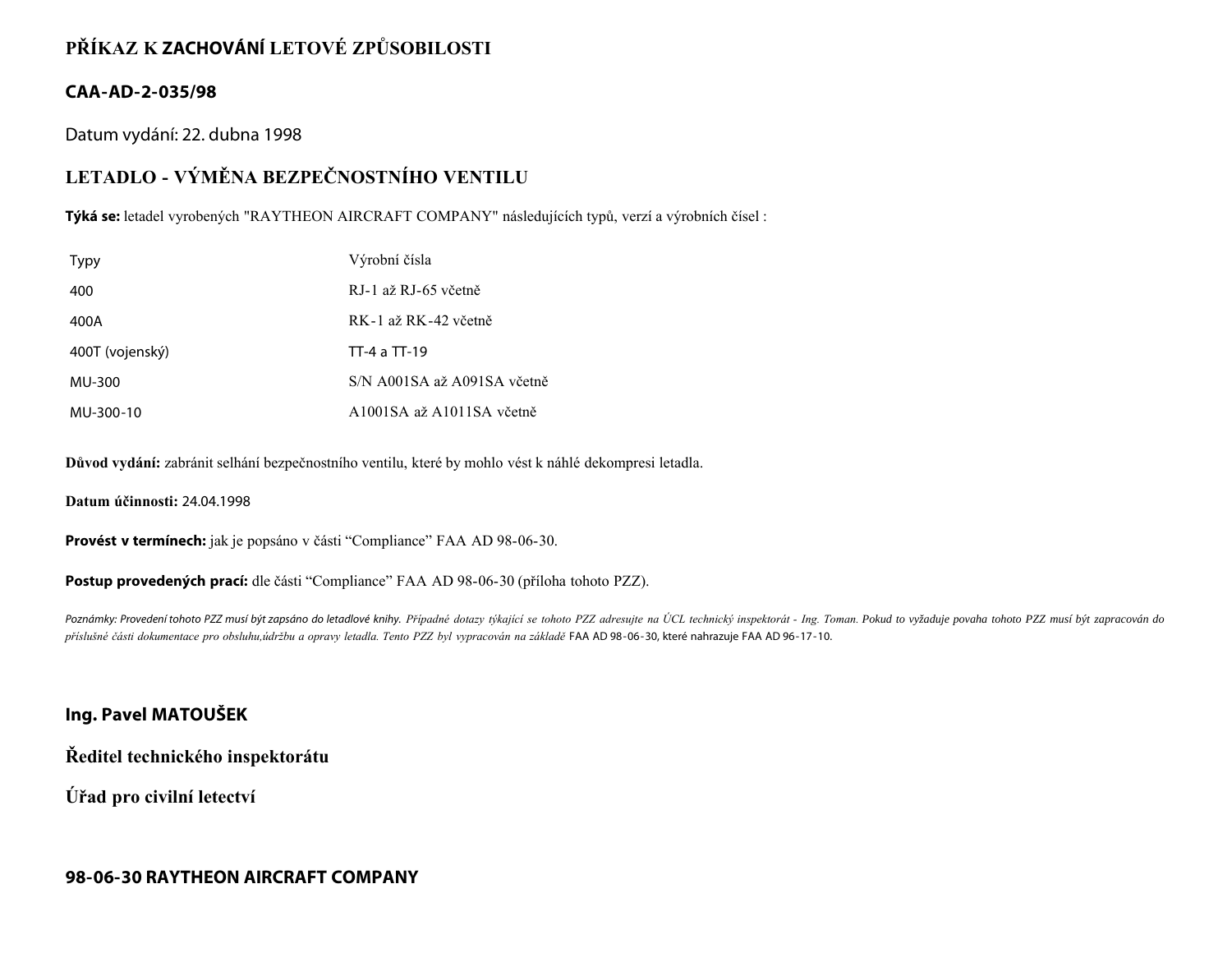**(Formerly Beech, Raytheon Corporate Jets, British Aerospace, Hawker Siddley, et al.)**: Amendment 39-10408. Docket 97-NM-68-AD. Supersedes AD 96-17-10, Amendment 39-9719.

**Applicability**: The following models and series of airplanes, certificated in any category, equipped with AlliedSignal outflow/safety valves, as identified in AlliedSignal Aerospace Service Bulletin 103570-21-4012, Revision 1, dated May 30, 1995:

| Model of Airplane | <b>Serial Numbers</b>               |
|-------------------|-------------------------------------|
| 400               | RJ-1 through RJ-65 inclusive        |
| 400A              | RK-1 through RK-42 inclusive        |
| 400T (military)   | $TT-4$ and $TT-19$                  |
| MU-300            | S/N A001SA through A091SA inclusive |
| MU-300-10         | A1001SA through A1011SA inclusive   |

NOTE 1: This AD applies to each airplane identified in the preceding applicability provision, regardless of whether it has been modified, altered, or repaired in the area subject to the requirements of this AD. For airplanes that have been modified, altered, or repaired so that the performance of the requirements of this AD is affected, the owner/operator must request approval for an alternative method of compliance in accordance with paragraph (c) of this AD. The request should include an assessment of the effect of the modification, alteration, or repair on the unsafe condition addressed by this AD; and, if the unsafe condition has not been eliminated, the request should include specific proposed actions to address it.

**Compliance**: Required as indicated, unless accomplished previously.

To prevent cracking and consequent failure of the outflow/safety valves, which could result in rapid decompression of the airplane, accomplish the following:

(a) Replace the outflow/safety valve in accordance with AlliedSignal Aerospace Service Bulletin 103570-21-4012, Revision 1, dated May 30, 1995, or Raytheon Service Bulletin No. 2476, Revision II, dated June 1997, at the time specified in paragraph (a)(1) or (a)(2) of this AD, as applicable.

(1) For Model 400, 400A, MU-300-10 series airplanes: Replace within 18 months after September 24, 1996 (the effective date of AD 96-17-10, amendment 39-9719).

(2) For Model 400T (military) and MU-300 series airplanes: Replace within 18 months after the effective date of AD.

(b) As of the effective date of this AD, no person shall install an outflow/safety valve, having a part number and serial number identified in AlliedSignal Aerospace Service Bulletin 103570-21-4012, Revision 1, dated May 30, 1995, on any airplane unless that valve is considered to be serviceable in accordance with the applicable service bulletin.

(c) An alternative method of compliance or adjustment of the compliance time that provides an acceptable level of safety may be used if approved by the Manager, Wichita Aircraft Certification Office (ACO), FAA, Small Airplane Directorate. Operators shall submit their requests through an appropriate FAA Principal Maintenance Inspector, who may add comments and then send it to the Manager, Wichita ACO.

NOTE 2: Information concerning the existence of approved alternative methods of compliance with this AD, if any, may be obtained from the Wichita ACO.

(d) Special flight permits may be issued in accordance with sections 21.197 and 21.199 of the Federal Aviation Regulations (14 CFR 21.197 and 21.199) to operate the airplane to a location where the requirements of this AD can be accomplished.

(e) The replacement shall be done in accordance with AlliedSignal Aerospace Service Bulletin 103570-21-4012, Revision 1, dated May 30, 1995; or Raytheon Service Bulletin